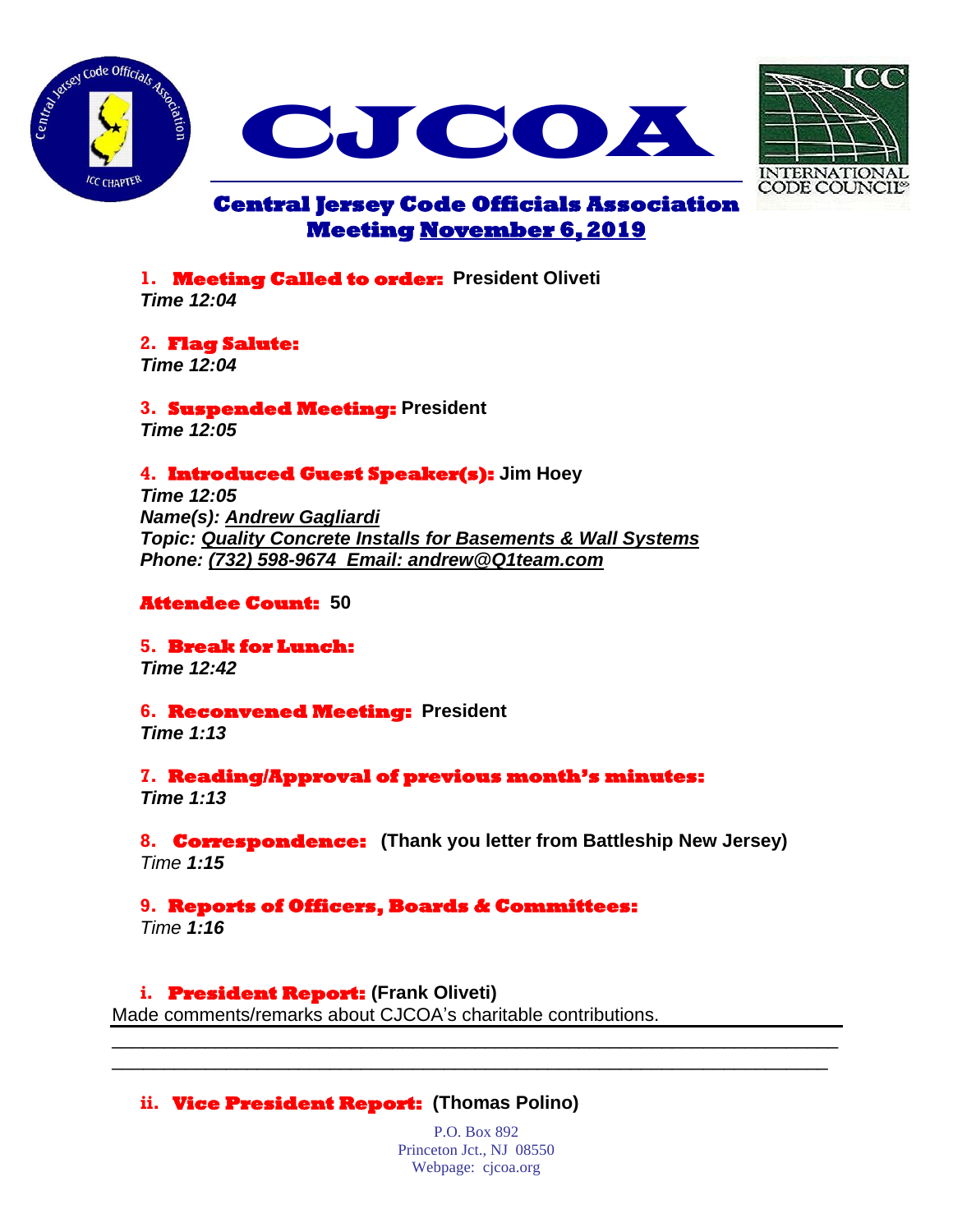**iii.Secretary's report: None (John White) Lawrence Twp.**

\_\_\_\_\_\_\_\_\_\_\_\_\_\_\_\_\_\_\_\_\_\_\_\_\_\_\_\_\_\_\_\_\_\_\_\_\_\_\_\_\_\_\_\_\_\_\_\_\_\_\_\_\_\_\_\_\_\_\_\_\_\_\_\_\_\_\_\_\_\_ \_\_\_\_\_\_\_\_\_\_\_\_\_\_\_\_\_\_\_\_\_\_\_\_\_\_\_\_\_\_\_\_\_\_\_\_\_\_\_\_\_\_\_\_\_\_\_\_\_\_\_\_\_\_\_\_\_\_\_\_\_\_\_\_\_\_\_\_\_\_

\_\_\_\_\_\_\_\_\_\_\_\_\_\_\_\_\_\_\_\_\_\_\_\_\_\_\_\_\_\_\_\_\_\_\_\_\_\_\_\_\_\_\_\_\_\_\_\_\_\_\_\_\_\_\_\_\_\_\_\_\_\_\_\_\_\_\_\_\_\_ \_\_\_\_\_\_\_\_\_\_\_\_\_\_\_\_\_\_\_\_\_\_\_\_\_\_\_\_\_\_\_\_\_\_\_\_\_\_\_\_\_\_\_\_\_\_\_\_\_\_\_\_\_\_\_\_\_\_\_\_\_\_\_\_\_\_\_\_\_\_

**\_\_\_\_\_\_\_\_\_\_\_\_\_\_\_\_\_\_\_\_\_\_\_\_\_\_\_\_\_\_\_\_\_\_\_\_\_\_\_\_\_\_\_\_\_\_\_\_\_\_\_\_\_\_\_\_\_\_\_\_\_\_\_\_\_\_\_\_\_\_\_\_\_\_\_\_\_\_ \_\_\_\_\_\_\_\_\_\_\_\_\_\_\_\_\_\_\_\_\_\_\_\_\_\_\_\_\_\_\_\_\_\_\_\_\_\_\_\_\_\_\_\_\_\_\_\_\_\_\_\_\_\_\_\_\_\_\_\_\_\_\_\_\_\_\_\_\_\_\_\_\_\_\_\_\_\_ \_\_\_\_\_\_\_\_\_\_\_\_\_\_\_\_\_\_\_\_\_\_\_\_\_\_\_\_\_\_\_\_\_\_\_\_\_\_\_\_\_\_\_\_\_\_\_\_\_\_\_\_\_\_\_\_\_\_\_\_\_\_\_\_\_\_\_\_\_\_\_\_\_\_\_**

**iv. Treasurers Report: Rich Perlman** (*Accounts paid)*

**v. Legislative: Mike Rodgers (none) vi. Bi-laws: Mike Rodgers (none)** 

**vii. Education: Jim Hoey** 2020 Educational /CEU Classes issued to DCA

**viii. Membership: Total # of Members 160** Active members **126** Associate Members **17** Life Members **17**

# **ix. Good & Welfare: Lonnie Baldino**

Shawn Strausbaugh (Lost his son) Robbie Bailey (Thank you letter)

# **x. Code Change Committee:**

Building: **Mike Rodgers**- **Code Change 6 month grace period in affect Solar minimum set backs Nov. 15th BLDG sub-code mtg. (minor work)**

Electric: **Scott Hasson- 2020 NEC Released from NFPA**

Plumbing: **Tom Polino- Nov. 8 th Plumbing Sub-code meeting Dec. 13, 2019 Code Advisory Board Meeting… Final Draft for 2021**

Fire: **Rich Soltis- None**